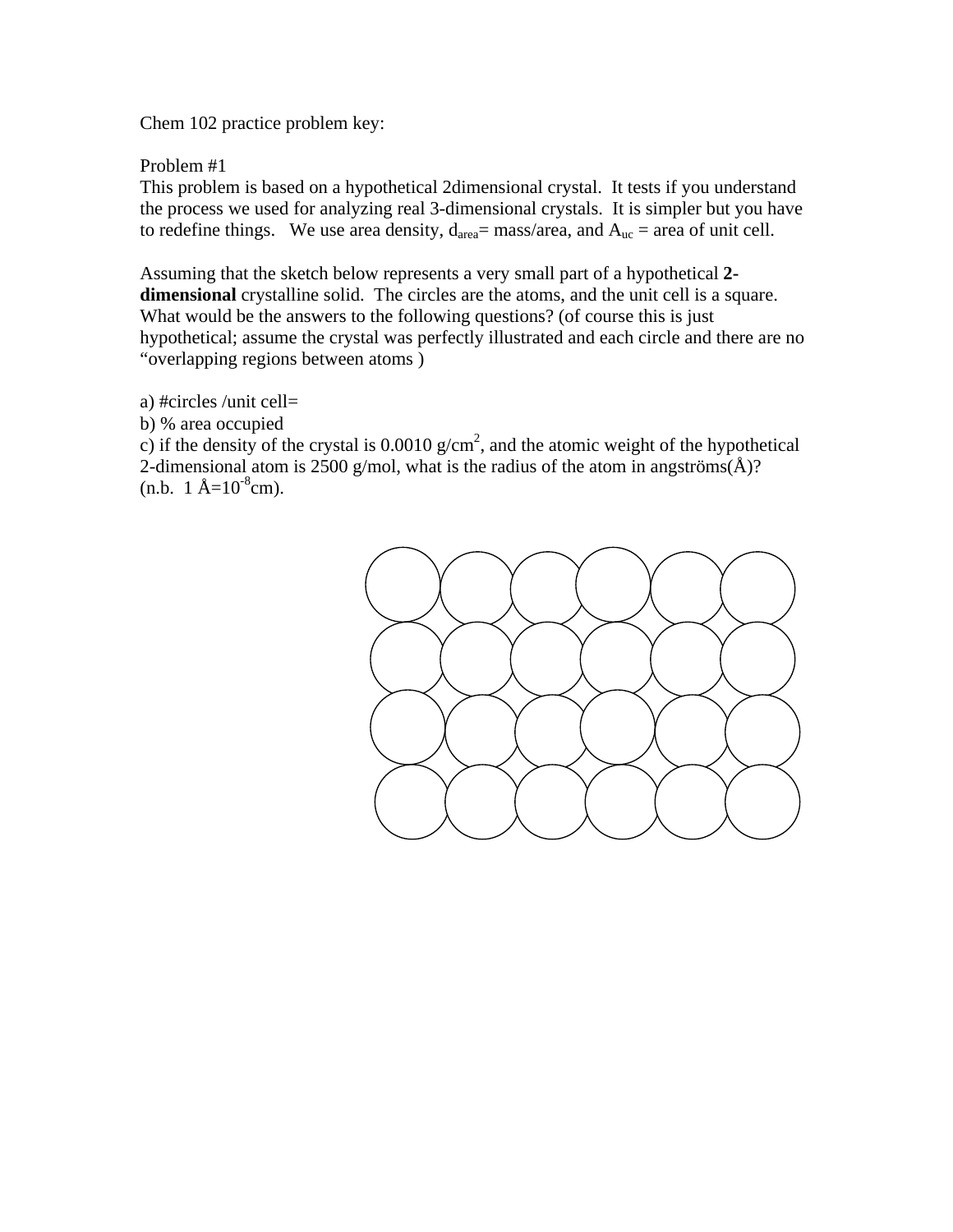Problem #2: Also based on a 2-dimensional crystal:

a) What is the area of the unit cell of the hypothetical 2-d crystal below. The unit cell has been drawn for you. It is not a square but a rectangle.

b) what is the % area occupied?



Problem #3: consider the hypothetical 2 dimensional unit cell below. What is the % area occupied by the circles?